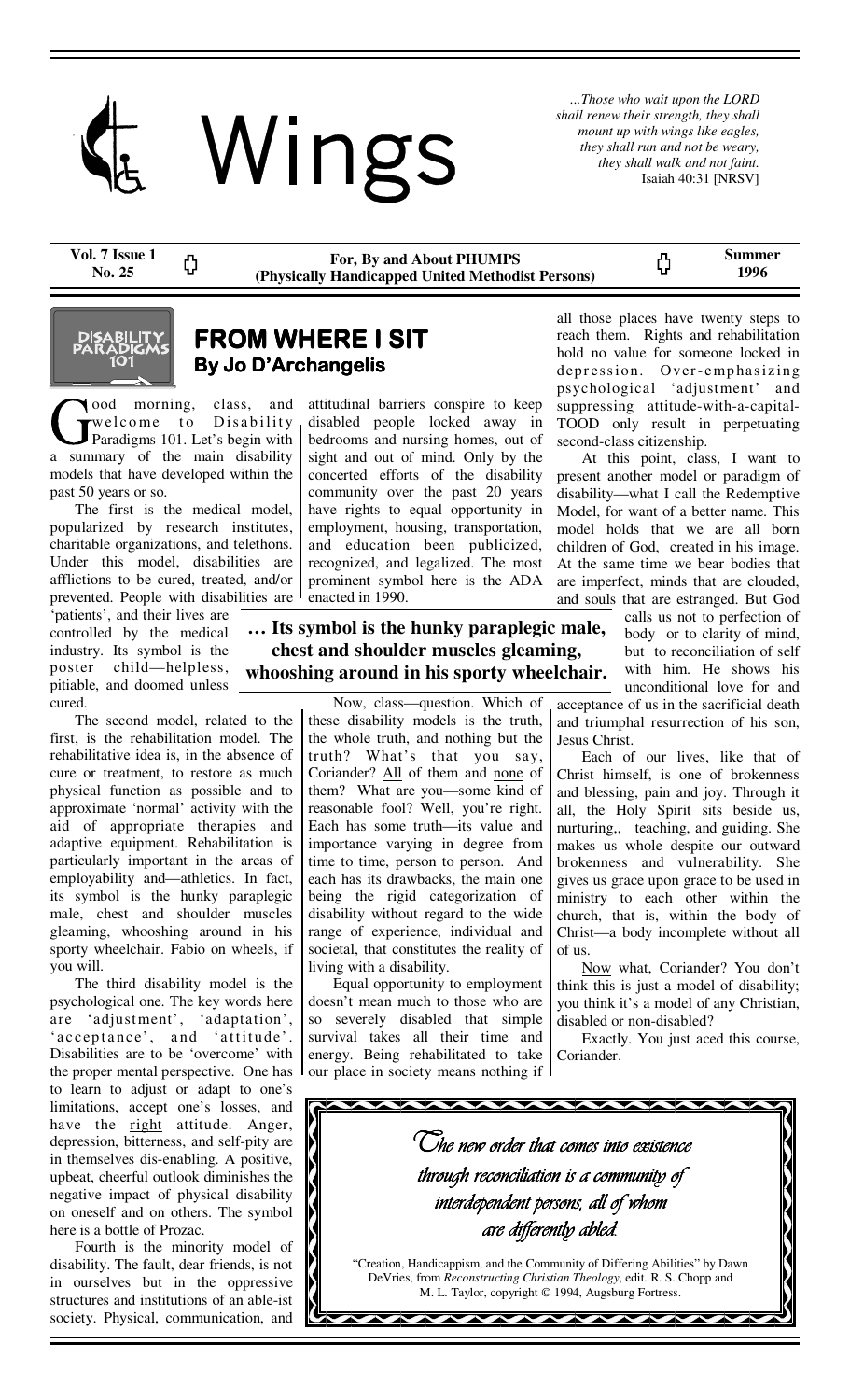# **INVISIBLE By Laverne Schneider**

aving a disability is not always visible to those around us. My disabilities happen to be that I am legally blind and my hearing is severely impaired. I have been legally blind for two years now and have worn hearing aids for more than five years. I worked as a church secretary for 31 years before retiring ten years ago just when I started to have real problems seeing and hearing.

 I carry a white cane to help keep me from stumbling or falling and wear hearing aids in both ears. These aids are helpful to me, but, as far as I can tell , very few people around me realize that I have any problems. I am fortunate to have a wonderful husband who transports me to any place I desire and who stays near me wherever we are. He serves as my eyes and ears, but in such a quiet and unobtrusive way most people are unaware of my limitations.

 It's amazing to me how family members and almost all of our friends absolutely avoid asking any kind of question about my vision or hearing. It's like they don't

even want to broach the subject. Maybe they are afraid that macular degeneration or hearing loss are somehow catching!

 Sometimes I think how nice it would be if just one person would ask me what it's like to be legally blind or what it's like not to be able to hear

### It's like they don't even want to broach the subject. Maybe they are afraid that macular degeneration or hearing loss are somehow catching!

much of anything. They would learn so much from me—like how the Braille Institute, where I attend a support group, offers wonderful classes in computer, all kinds of arts and crafts, sensory perception, mobility training, ballroom dancing, folk dancing, and even golf and bowling. They probably think, as I used to, that we only learn to read Braille. Instead it's like attending class at adult school or at college.

 If they asked, they might be interested to learn that hearing aids are much improved nowadays. They are smaller and easier to manipulate, and



## **1996 DISABILITY RETREAT RETREAT HELD AT CAMP CEDAR GLEN**

 $ff$   $T$  ell your story," urged Zelle Hammond, retreat leader, to those attending the 1996 Earl Miller Spiritual Life Retreat for Persons with Orthopedic and/or Vision Disabilities at Camp Cedar Glen near Julian, Calif. The

retreat, sponsored by the California-Pacific Annual Conference of the United Methodist Church, took place on the weekend of May 31 to June 2.

 Hammond, a deaconess within the United Methodist Church and chair of the Health and Welfare Division of the Conference Board of Global Ministries, shared stories of faith in action to those assembled. Some of the stories were read, some were told, and some were shown on video. Presenting her own story as a special education teacher as well as the stories of Martin Luther King, of a Carmelite nun-poet, and of (yes) Winnie the Pooh, Hammond emphasized the importance of Christian beliefs and teachings in motivating people to live out their ideals in love and service to others.

 She also stressed the empowerment that comes to people, whatever their calling in life, when they tell their own stories to themselves through faith-journaling on paper or on computer or to others in group experiences.

 In between class sessions, those who attended the retreat enjoyed fellowship with each other, went swimming and hiking, watched or listened to video movies, joined in song sessions, and visited the old mining town of Julian.

 Bill Tell, church pastor from Riverside, assisted with Sunday worship service and provided musical inspiration with his singing and guitar playing. Tom Simmons of Newbury Park served as retreat dean, and Norm and Helen Stockwell of Redondo Beach handled registration.

 Other "retreaters" this year included Dolores Anderson and Dick Martin from Torrance; Jo D'Archangelis and Ruth Owen from Fallbrook; Phyllis-Anne Church, Eun Bok Kyung, Marie Munns, and Rita Roberson from San Diego; Jill Halley and Christine Halley from San Clemente; Cindy Smith from Lakeside; Gigi Tell from Riverside; and Abby Vincent and her seeingeye companion, General Mills, from Culver City.

 The 1997 Earl Miller Spiritual Life Retreat is tentatively scheduled for the first weekend in June at Camp Cedar Glen.

they have more features to help a person hear better without "background" noise.

 I have to admit that I often feel "invisible" because of the attitude of those around me. I am a naturally shy and quiet person—and now that I am unable to see or hear well enough to fully enter into social situations, I find the world to have become a much more lonely place. Just a small amount of interest on the part of people who come into contact with me would enrich my life so much.

 If only all of us would try to find out more about any person whom we meet with a disability, even if that disability is not so obvious. We could all learn a lot from each other. And that warm feeling that comes from knowing someone who cares could take over and change some of the lonelier aspects of living with disabilities.

> Laverne Schneider lives in Whittier, Calif., and is a member of the United Methodist Church of Montebello.



**Wings** is a non-profit quarterly newsletter published by and for United Methodist adults with physically disabling conditions.

**Founder/Editor Computer Layout/Graphic Design**  Jo D'Archangelis

**Wings Needs the Following From You**  Ideas and suggestions for articles Original stories, poetry, cartoons Personal essays and anecdotes

Appropriate items from another source The name and address of someone who

 is dying to be on our mailing list A change-of-address notice if you are moving and want to continue receiving Wings

**Send All Correspondence To**  Jo D'Archangelis, Editor, Wings

#### **Church Address**

Fallbrook United Methodist Church 1844 Winterhaven Road Fallbrook, CA 92028 Telephone [619] 728-1472 Fax [619] 728-7433

#### **Home Address**

592 West Ammunition Road, Apt. 1 Fallbrook, CA 92028-3191 Telephone/Fax: [619] 723-2668 [Fax Mon.-Sat. 1-4 p.m. Pacific Time]

**E-Mail Address** 

JODARLIS@aol.com

#### **Mailing Fund**

If you're inspired to send something tax-deductible for the mailing fund, please make it out to "Fallbrook UMC" and mark it "Wings Newsletter".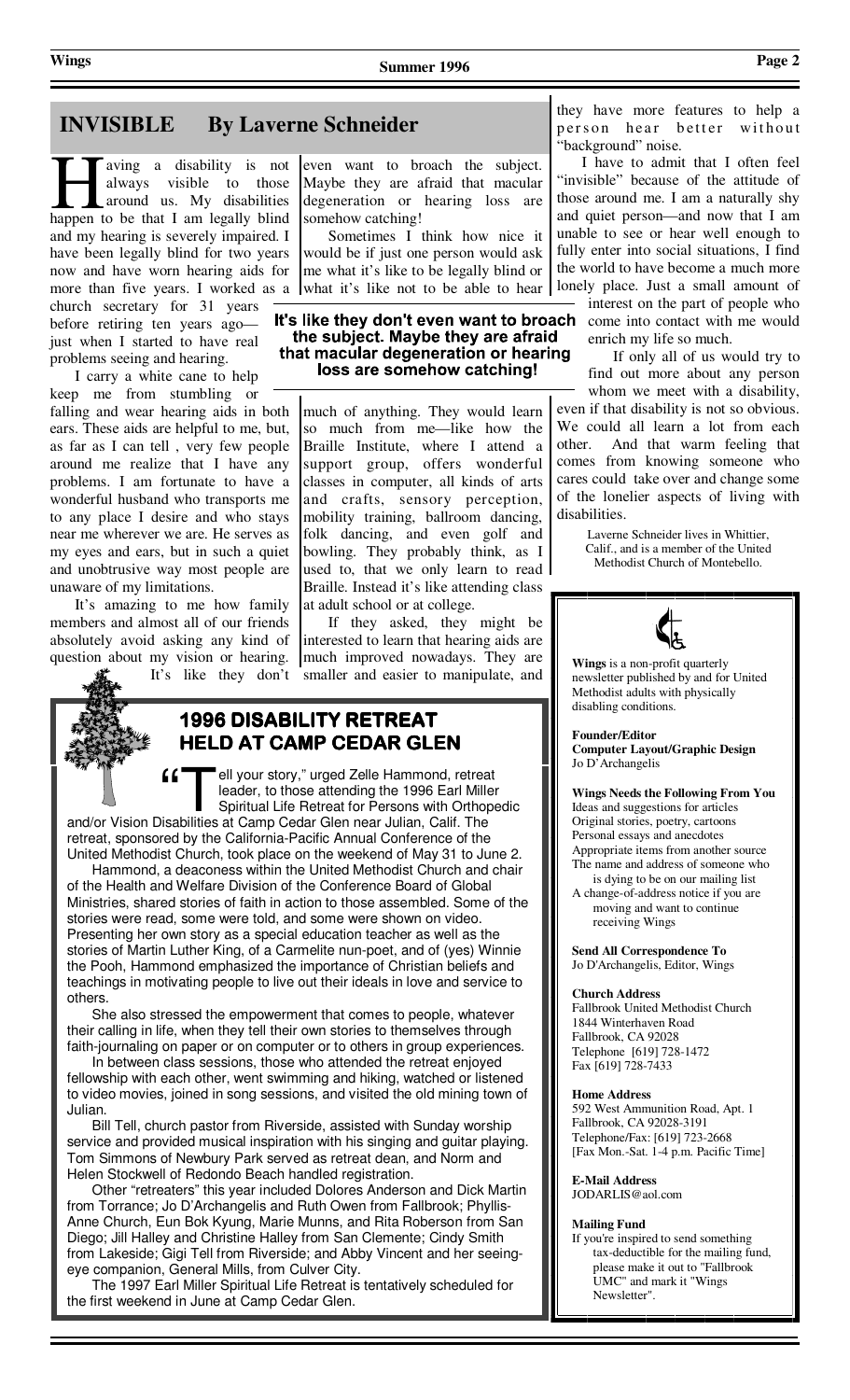

# **"HIGHWAY TO HEAVEN" ACTOR FINDS ROAD TO FULL LIFE HERE ON EARTH**

ames Troesh has achieved a few firsts in his life. He was the first quadriplegic actor to join the Screen Actors Guild; he was the first disabled actor to play a romantic lead in a television program *(Highway to Heaven*); and he believes he was the first quadriplegic to skydive, in 1989.

 Troesh did the skydiving tandem style with his instructor on his back. Afterward, he decided to make his first jump his last. As he explained in a telephone interview from his home, "I proved to myself I could do it, but I found out I might get pretty banged up too. It just wasn't worth the risk to try again."

 In other areas, Troesh has not let the possibility of getting "banged up" deter him from going where few disabled people have gone before. Born and raised in Whittier, Calif., he was disabled at the age of fourteen when he climbed up on a tower to install a television antenna. Somehow a spark from an adjacent electric cable

touched the antenna, and between 20- and 40,000 volts ripped through his body.

 "I don't know if it was from the shock or the fall, but I woke up paralyzed from the neck down," he says. He underwent rehabilitation at Rancho Los Amigos Medical Center in Downey, Calif., for 11 months. A C4-5, he learned to operate the controls of a power chair using chin movements. He can also move his shoulders and breathe on his own.

 Some years later, Troesh entered Rio Hondo College in Whittier to study journalism and found himself deejaying on a local radio station. In 1980, to perfect his radio and journalistic skills, he took acting classes at PATH, the Performing Arts Theater of the Handicapped, then located in Los Angeles. The acting bug bit him deeply. "I gave up everything to focus on acting and writing," he says.

 He made his acting debut a year later in a theatrical production of "The Caine Mutiny Court Martial". In 1983 he got his first speaking part on television in the short-lived series, *AfterMASH.*  Small roles in other series followed, plus some commercials. But he credits the real breakthrough in his career to the

### late Michael Landon, actor-writerproducer of *Little House on the Prairie* and *Highway to Heaven.*

 Troesh recalls, "In 1984 Michael was holding auditions for someone to play a person in a wheelchair in an episode of *Highway to Heaven,* and he picked me out of all of those who

"Our only real limitations are the ones we place on ourselves; we must not allow ourselves to be stifled by society's stereotypes." --James Troesh--

from a motivational talk

showed up, disabled and nondisabled." Landon was so impressed by the first episode Troesh appeared in, he later wrote a two-parter especially for him. Troesh played the recurring role of "Scotty" in several episodes during the six years *Highway to Heaven* was on the air. He even cowrote the episode, "A Match Made in Heaven", with Landon, based on his

### **WANTED: ATTENDANT FOR ACTIVE QUADRIPLEGIC MAN**

- My friends, my enemies, my confidantes, my critics, my painfully obvious, invisible associates.
- Always dependent, but somehow above it all, and them eternally making a day

 in my life into a day at their office.

They know all my secrets, my personal affairs--

a constant struggling for privacy, my thoughts their only mystery.

Resentment cloaked in humor, orders masked as offhanded requests, wishing all the while that they would see behind the veil.

Precious things become meaningless as they treat them without regard.

own idea.

 In the late 80's acting jobs became scarce, so Troesh concentrated on his writing. He has published several poems [see below] and short stories and has written newspaper articles. His play, "Another Pleasant Evening", was presented in Los Angeles and won a disabled playwrights award. He has screenplays in development and hopes to find a publisher for his autobiography, *Dare To Dream*.

 Has his disability kept him from geting more acting jobs? "No," he says,

"There are about 17,000 actors looking for work and a minimum number of roles available. It's lucky for anyone to find a job acting, disabled or non-disabled. I'm not bitter at all."

 Luck was with him recently, however. The producers of an independent film, "Notes From the Underground", were looking specifically for a disabled actor to fill a minor role that didn't even require a disability. Troesh auditioned and got the part. "The film should be released in about six months," he says.

 Now living in Rowland Heights, Calif., Troesh keeps body and soul together working fulltime in Advocate *(ACTOR continued on page 4)* 

- A memorable picture, a childhood sculpture, a pet become little more than clutter.
- Every point is disputed, every action must be justified. I tremble with fury but fold,
	- as always, to avoid confrontation.
- Accommodating and compromising until self disappears, an actor in an endless play, ever-ready to resume

my daily performance.

- Days of forged laughter, nights of scorn, endless fretting, forever saying, someday it will be different, someday I'll take charge.
- Memory fades them one into the next as the years pass, leaving nothing but faceless,

nameless hands....

- James Troesh -